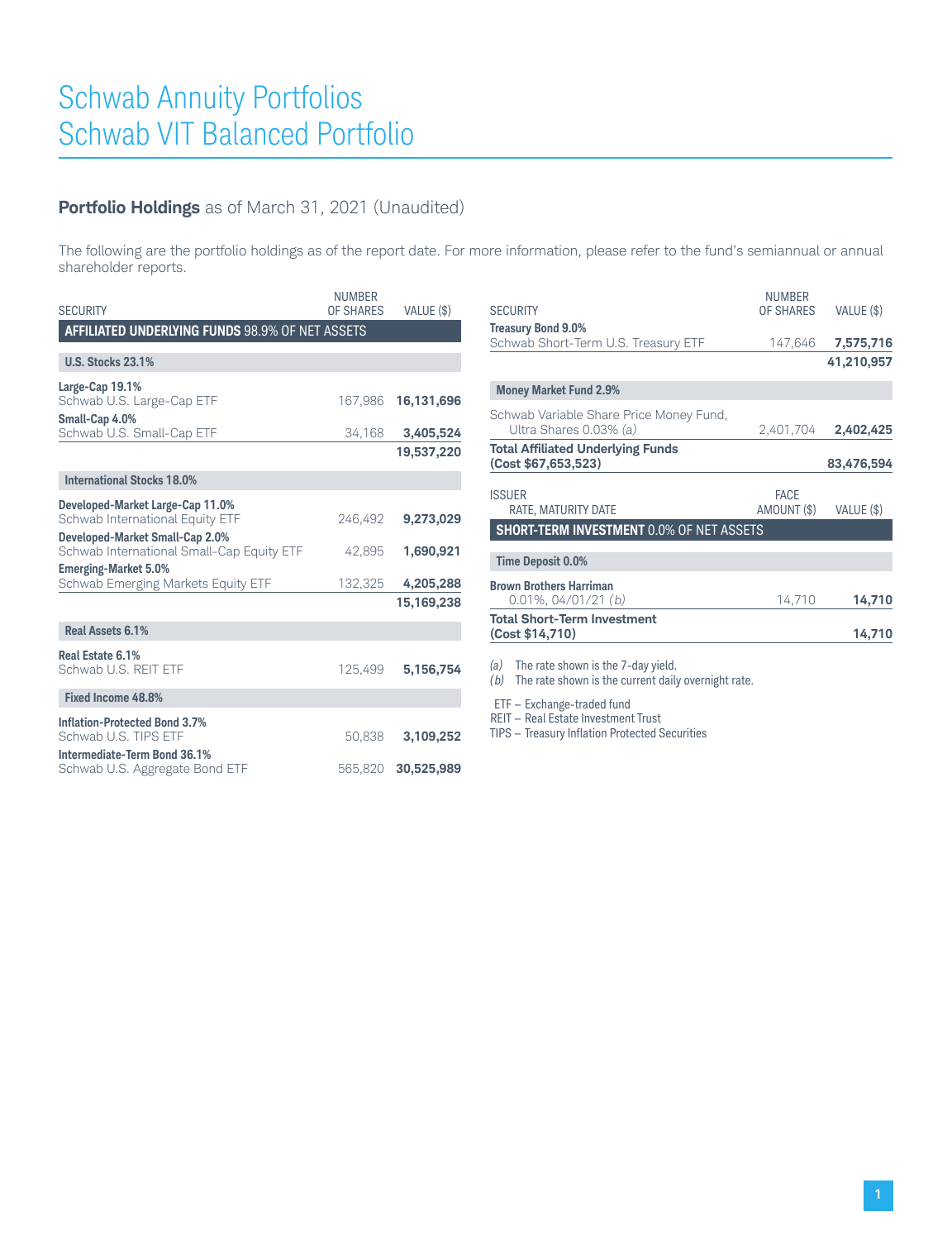## **Portfolio Holdings** (Unaudited) continued

Below is a summary of the fund's transactions with its affiliated underlying funds during the period ended March 31, 2021:

| <b>Total</b>                                            | \$82,805,606                | \$4,241,206                      | (\$4,712,909)                | \$784.910                         | \$357,781                                                     | \$83,476,594                |                                                    | \$179,202                         |
|---------------------------------------------------------|-----------------------------|----------------------------------|------------------------------|-----------------------------------|---------------------------------------------------------------|-----------------------------|----------------------------------------------------|-----------------------------------|
|                                                         |                             |                                  |                              |                                   |                                                               |                             |                                                    |                                   |
| Schwab Variable Share Price Money<br>Fund, Ultra Shares | 2,502,279                   | 146                              | (100,000)                    | 26                                | (26)                                                          | 2,402,425                   | 2,401,704                                          | 179                               |
| Schwab U.S. TIPS ETF                                    | 3,101,269                   | 242,082                          | (190, 744)                   | 1,674                             | (45,029)                                                      | 3,109,252                   | 50,838                                             |                                   |
| Schwab U.S. Small-Cap ETF                               | 3,394,104                   | 59,159                           | (442, 326)                   | 215,009                           | 179,578                                                       | 3,405,524                   | 34,168                                             | 7,404                             |
| Schwab U.S. REIT ETF                                    | 4,995,106                   | 156,683                          | (400, 343)                   | 16,146                            | 389,162                                                       | 5,156,754                   | 125,499                                            | 3,240                             |
| Schwab U.S. Large-Cap ETF                               | 16,004,835                  | 642,380                          | (1,385,469)                  | 397,028                           | 472,922                                                       | 16,131,696                  | 167,986                                            | 49,400                            |
| Schwab U.S. Aggregate Bond ETF                          | 30,253,118                  | 2,096,211                        | (703, 424)                   | (8,924)                           | (1, 110, 992)                                                 | 30,525,989                  | 565,820                                            | 111,244                           |
| Schwab Short-Term U.S. Treasury<br>ETF                  | 7,405,967                   | 490,763                          | (309, 504)                   | (2,086)                           | (9,424)                                                       | 7,575,716                   | 147,646                                            | 7,735                             |
| Schwab International Small-Cap<br><b>Equity ETF</b>     | 1,668,761                   | 77,500                           | (134, 397)                   | 17,918                            | 61,139                                                        | 1,690,921                   | 42,895                                             |                                   |
| Schwab International Equity ETF                         | 9,206,208                   | 340,943                          | (678, 622)                   | 61,839                            | 342,661                                                       | 9,273,029                   | 246,492                                            |                                   |
| <b>Schwab Emerging Markets Equity</b><br>ETF            | \$4,273,959                 | \$135,339                        | (\$368,080)                  | \$86,280                          | \$77,790                                                      | \$4,205,288                 | 132,325                                            | $$ -$                             |
| AFFILIATED UNDERLYING FUNDS                             | <b>VALUE AT</b><br>12/31/20 | <b>GROSS</b><br><b>PURCHASES</b> | <b>GROSS</b><br><b>SALES</b> | RFALIZED<br><b>GAINS (LOSSES)</b> | NET CHANGE<br>IN UNREALIZED<br>APPRECIATION<br>(DEPRECIATION) | <b>VALUE AT</b><br>03/31/21 | BALANCE<br>OF SHARES<br><b>HELD AT</b><br>03/31/21 | <b>DISTRIBUTIONS</b><br>RECEIVED* |

\* Distributions received include distributions from net investment income and capital gains, if any, from the underlying funds.

The following is a summary of the inputs used to value the fund's investments as of March 31, 2021:

| <b>QUOTED PRICES IN</b> |                          |                     |              |
|-------------------------|--------------------------|---------------------|--------------|
| ACTIVE MARKETS FOR      | OTHER SIGNIFICANT        | SIGNIFICANT         |              |
| <b>IDENTICAL ASSETS</b> | <b>OBSERVABLE INPUTS</b> | UNOBSERVABLE INPUTS |              |
| (LEVEL 1)               | (LEVEL 2)                | (LEVEL 3)           | <b>TOTAL</b> |
|                         |                          |                     |              |
| \$83,476,594            | $S-$                     | \$–                 | \$83,476,594 |
|                         | 14.710                   |                     | 14,710       |
| \$83,476,594            | \$14,710                 | $-7$                | \$83,491,304 |
|                         |                          |                     |              |

<sup>1</sup> As categorized in Portfolio Holdings.

Fund investments in mutual funds and ETFs are classified as Level 1, without consideration to the classification level of the underlying securities held by the mutual funds and ETFs, which could be Level 1, Level 2 or Level 3.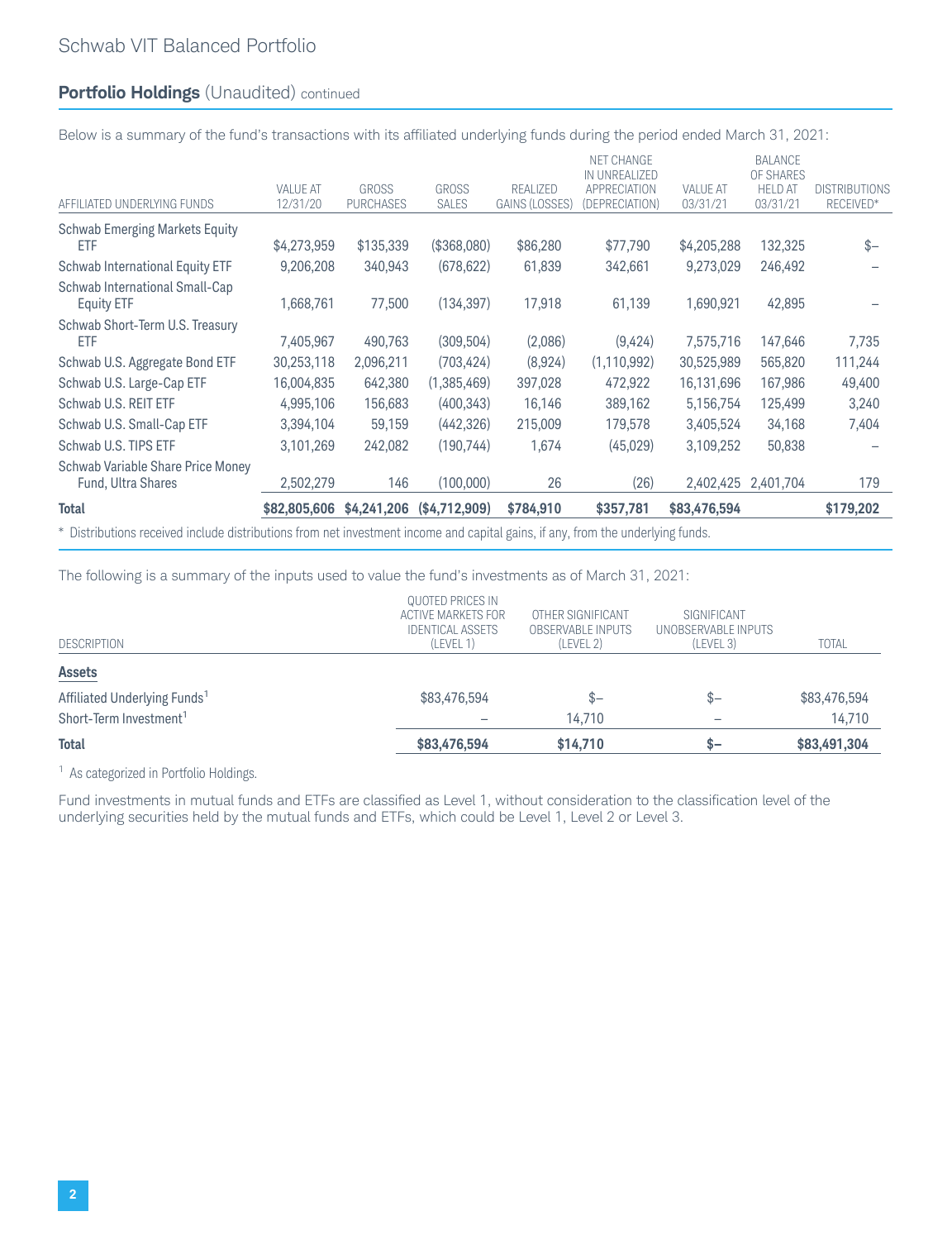## **Notes to Portfolio Holdings**

Under procedures approved by the fund's Board of Trustees (the Board), the investment adviser has formed a Pricing Committee to administer the pricing and valuation of portfolio securities and other assets and to ensure that prices used for internal purposes or provided by third parties reasonably reflect fair value. Among other things, these procedures allow the fund to utilize independent pricing services, quotations from securities and financial instrument dealers and other market sources to determine fair value.

The fund values the securities in its portfolio every business day. The fund uses the following policies to value various types of securities:

- **Securities traded on an exchange or over-the-counter:** Traded securities are valued at the closing value for the day, or, on days when no closing value has been reported, at the mean of the most recent bid and ask quotes. Securities that are primarily traded on foreign exchanges are valued at the official closing price or the last sales price on the exchange where the securities are principally traded with these values then translated into U.S. dollars at the current exchange rate, unless these securities are fair valued as discussed below.
- **Mutual funds:** Mutual funds are valued at their respective net asset values (NAVs).
- **Securities for which no quoted value is available:** The Board has adopted procedures to fair value the fund's securities when market prices are not "readily available" or are unreliable. For example, a fund may fair value a security when it is de-listed or its trading is halted or suspended; when a security's primary pricing source is unable or unwilling to provide a price; or when a security's primary trading market is closed during regular market hours. The fund makes fair value determinations in good faith in accordance with the fund's valuation procedures. The Pricing Committee considers a number of factors, including unobservable market inputs when arriving at fair value. The Pricing Committee may employ techniques such as the review of related or comparable assets or liabilities, related market activities, recent transactions, market multiples, book values, transactional back-testing, disposition analysis and other relevant information. The Pricing Committee regularly reviews these inputs and assumptions to calibrate the valuations. Due to the subjective and variable nature of fair value pricing, there can be no assurance that a fund could obtain the fair value assigned to the security upon the sale of such security. The Board convenes on a regular basis to review fair value determinations made by the fund pursuant to the valuation procedures.
- **Cash management sweep time deposits:** Balances held in cash management sweep time deposits are accounted for on a cost basis, which approximates fair value.

In accordance with the authoritative guidance on fair value measurements and disclosures under generally accepted accounting principles in the United States of America (GAAP), the fund discloses the fair value of its investments in a hierarchy that prioritizes the significant inputs to valuation techniques used to measure the fair value. The hierarchy gives the highest priority to valuations based upon unadjusted quoted prices in active markets for identical assets or liabilities (Level 1 measurements) and the lowest priority to valuations based upon unobservable inputs that are significant to the valuation (Level 3 measurements). If inputs used to measure the financial instruments fall within different levels of the hierarchy, the categorization is based on the lowest level input that is significant to the valuation. If the fund determines that either the volume and/or level of activity for an asset or liability has significantly decreased (from normal conditions for that asset or liability) or price quotations or observable inputs are not associated with orderly transactions, increased analysis and management judgment will be required to estimate fair value.

The three levels of the fair value hierarchy are as follows:

- Level 1 quoted prices in active markets for identical securities Investments whose values are based on quoted market prices in active markets, and whose values are therefore classified as Level 1 prices, include active listed equities, mutual funds and ETFs. Investments in mutual funds are valued daily at their NAVs, and investments in ETFs are valued daily at the last reported sale price or the official closing price, which are classified as Level 1 prices, without consideration to the classification level of the specific investments held by an underlying fund.
- Level 2 other significant observable inputs (including quoted prices for similar securities, interest rates, prepayment speeds, credit risk, etc.) — Investments that trade in markets that are not considered to be active, but whose values are based on quoted market prices, dealer quotations or valuations provided by alternative pricing sources supported by observable inputs are classified as Level 2 prices. These generally include U.S. government and sovereign obligations, most government agency securities, investment-grade corporate bonds, certain mortgage products, less liquid listed equities, and state, municipal and provincial obligations.
- Level 3 significant unobservable inputs (including the fund's own assumptions in determining the fair value of investments) — Investments whose values are classified as Level 3 prices have significant unobservable inputs, as they may trade infrequently or not at all. When observable prices are not available for these securities, the fund uses one or more valuation techniques for which sufficient and reliable data is available. The inputs used by the fund in estimating the value of Level 3 prices may include the original transaction price, quoted prices for similar securities or assets in active markets, completed or pending third-party transactions in the underlying investment or comparable issuers, and changes in financial ratios or cash flows. Level 3 prices may also be adjusted to reflect illiquidity and/or non-transferability, with the amount of such discount estimated by the fund in the absence of market information. Assumptions used by the fund due to the lack of observable inputs may significantly impact the resulting fair value and therefore the fund's results of operations.